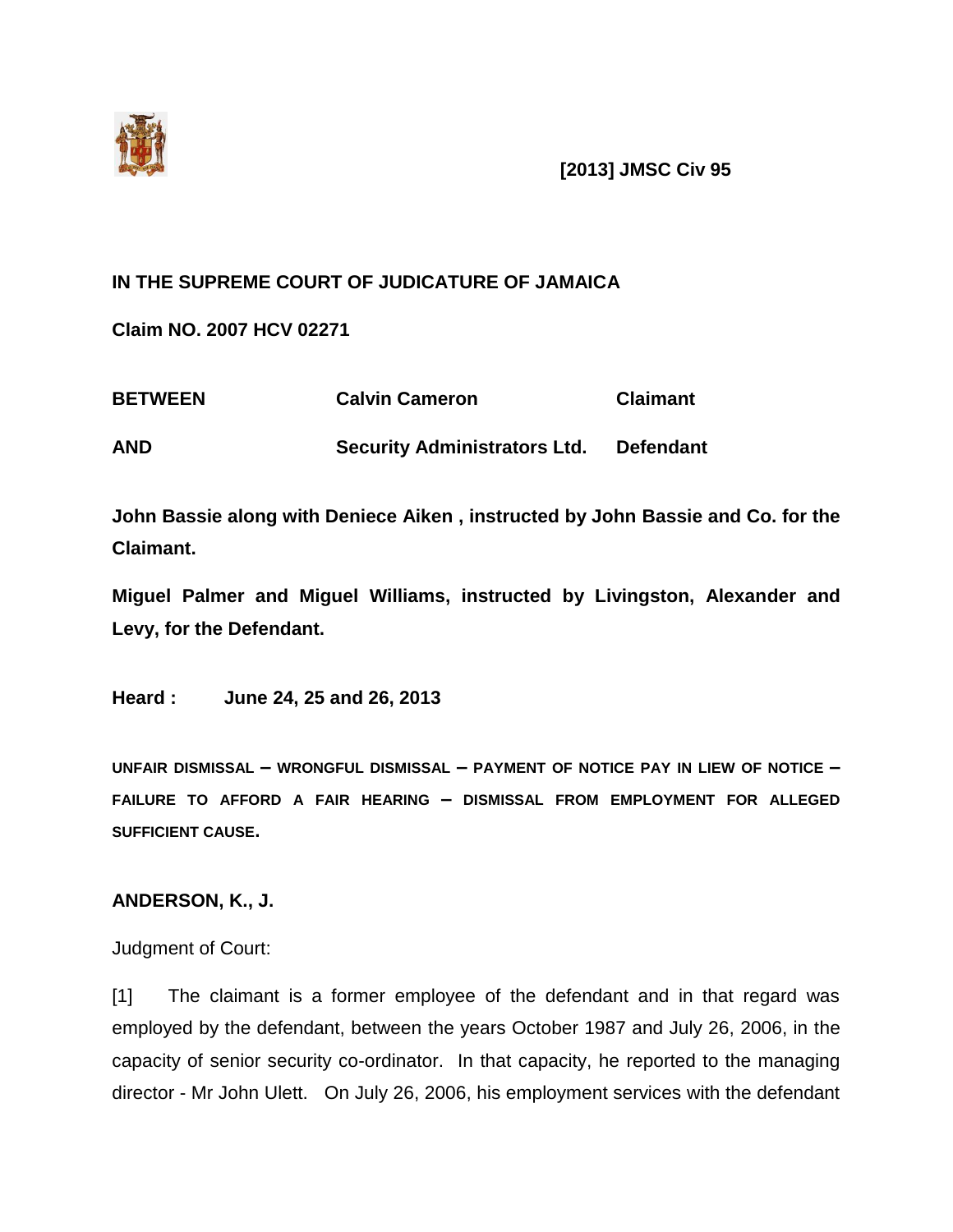were terminated and arising from that termination, he has, by means of this claim, claimed damages, or in other words, compensation for that which he claims, was his unfair dismissal from employment with the defendant.

[2] In Jamaica, a claim for unfair dismissal, can only be pursued by means of the statutory provisions as contained in **Jamaica's Labour Relations and Industrial Disputes Act**. The provisions in that Act, used to permit only a claim by a unionised employee to be brought before the Industrial Disputes Tribunal, seeking appropriate relief arising from a former employee's unfair dismissal. The law in that regard was changed however, as of March 22, 2010. In Act No. 8. of 2010, it was, in essence, provided for, that even a non-unionised former employee, could, pursuant to the provisions of that Act, seek relief arising from his or her, unfair dismissal. The case of **Village Resorts Limited v Industrial Disputes Tribunal**- Supreme Court Civil Appeal No. 66 of 97, has made it abundantly clear, that matters of unjustifiable, or in other words, unfair dismissal, are to be addressed, utilising the provisions of the Labour Relations and Industrial Disputes Act. It was the claimant's counsel – Mr. Williams' submission as made during his oral closing arguments before this court, that since the 2010 amendment to the **Labour Relations and Industrial Disputes Act** was not in effect when the cause of action for the claimant arose, this court should allow for a remedy to be provided arising from the claim for unfair dismissal. If this court were to do that, it would be tantamount to legislating, which is not and ought never to be, the role of this court. The common law provides remedies for the dismissal of a person from employment, in breach of contract. Such remedies will be granted, most typically, on a claim for damages for wrongful dismissal. The failure of the claimant to claim any relief for wrongful dismissal however, does not mean that the claimant is without any legal recourse in the Claim at hand. This is because, **rule 8.7(1) ( b) of the C.P.R**. provides that the claimant must in the claim form specify a remedy that the claimant seeks, though this does not limit the power of the court to grant any other remedy to which the claimant may be entitled. This court disagrees with the submission as made during the oral closing submissions which were presented to this court by Mr. Williams for the defendant, as regards that which the defendant has contended, is the inapplicability of **rule 8.7( 1) (b) of the C.P.R.**, in a situation such as this. Mr. Williams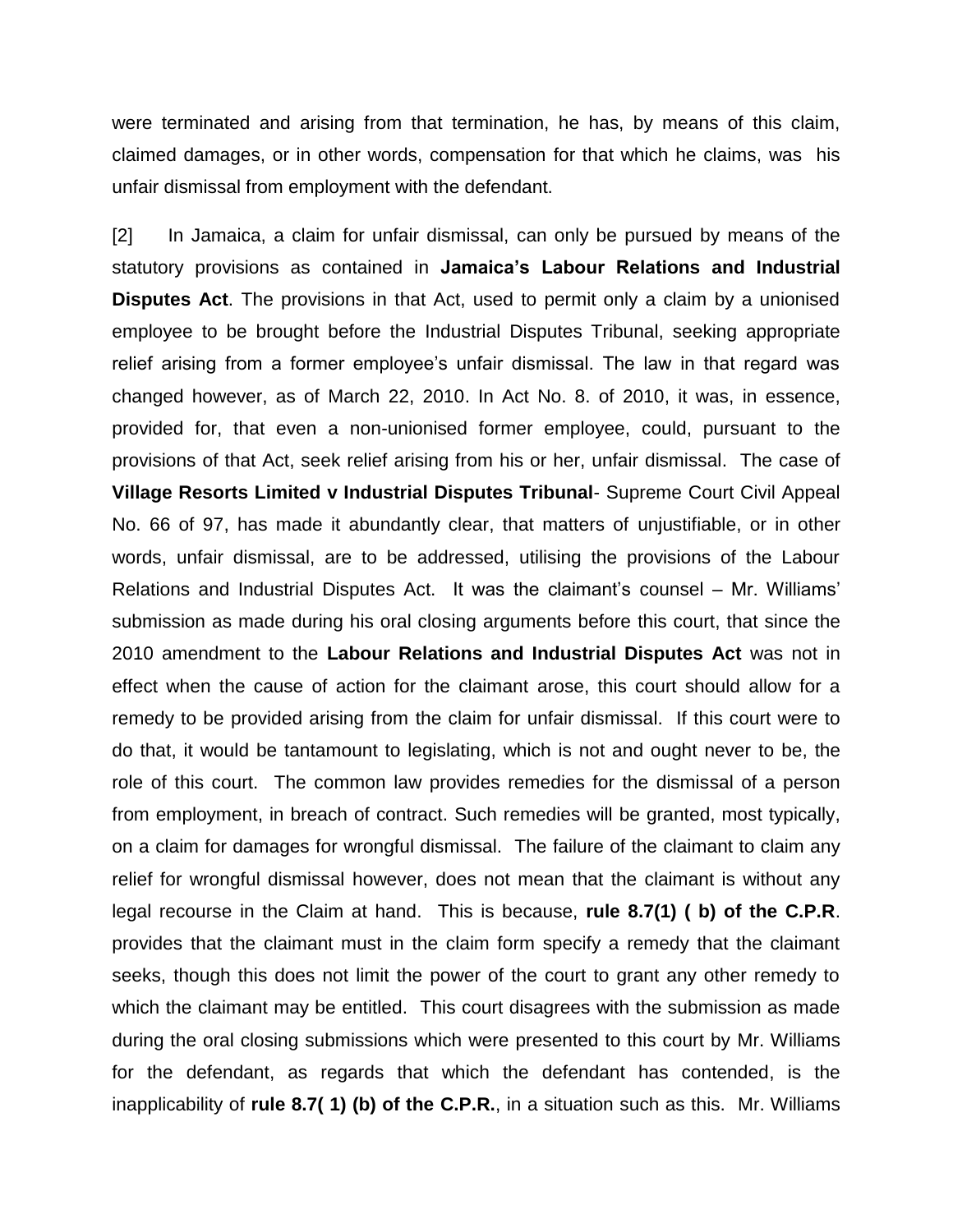has, in that regard, on the defendant's behalf, contended that **rule 8.7 (1) (b) of the C.P.R**. cannot avail the claimant, since the claimant's cause of action cannot, in any respect, properly be pursued before this court. He has further contended that a remedy can only properly be granted by a court, if a valid cause of action has been pursued and proven in court. If that has been done, but as he has said, only if that has been done, can remedies not specifically claimed for by a claimant, be then properly granted by a court. This court does not accept as valid, Mr. Williams' contentions in that regard. This court does not so accept same, because of the wording of **rule 8.7 (1) (b) of the C.P.R**. which permits this court to grant, '*any other remedy to which the claimant may be entitled.*' If that rule of court were to be interpreted in the manner as the defence counsel have suggested, then such would have had to have been worded less widely than it has been, in that the said rule would have then had to have stated as follows *– '… this does not limit the court from granting any other remedy to which the claimant may be entitled, arising from the cause of action being pursued.'* This is not however what is specified in the relevant rule of court. Additionally, it must always be remembered that in interpreting Jamaica's rules of court, the primary consideration of this court, must always be, the, 'interests of justice' as that quoted term is defined in **rule 1.1 of the C.P.R.** It is this court's considered opinion that the interests of justice demand that where a cause of action exists from the claimant's statement of case, albeit that such cause of action is not the one claimed for, that if said case has reached as far as the stage of trial, then provided that the claimant can prove his case, in respect of the cause of action which exists on the claimant's statement of case, then, provided that such cause of action has been duly proven at trial, by evidence, the court should grant whatever remedy the claimant may be entitled, arising therefrom. To insist on otherwise, would be, at a trial, to place greater emphasis on form than substance. Although this Court has no jurisdiction, to award to the claimant, damages for unfair dismissal, this court may nonetheless, depending though of course, on what, if anything, on the evidence, this Court finds to have been proven to the requisite legal standard, award compensation to the claimant if it finds that he should, as a matter of law, be awarded same. When considered in that context, this Court has considered it appropriate to determine whether, based on the common law as it relates to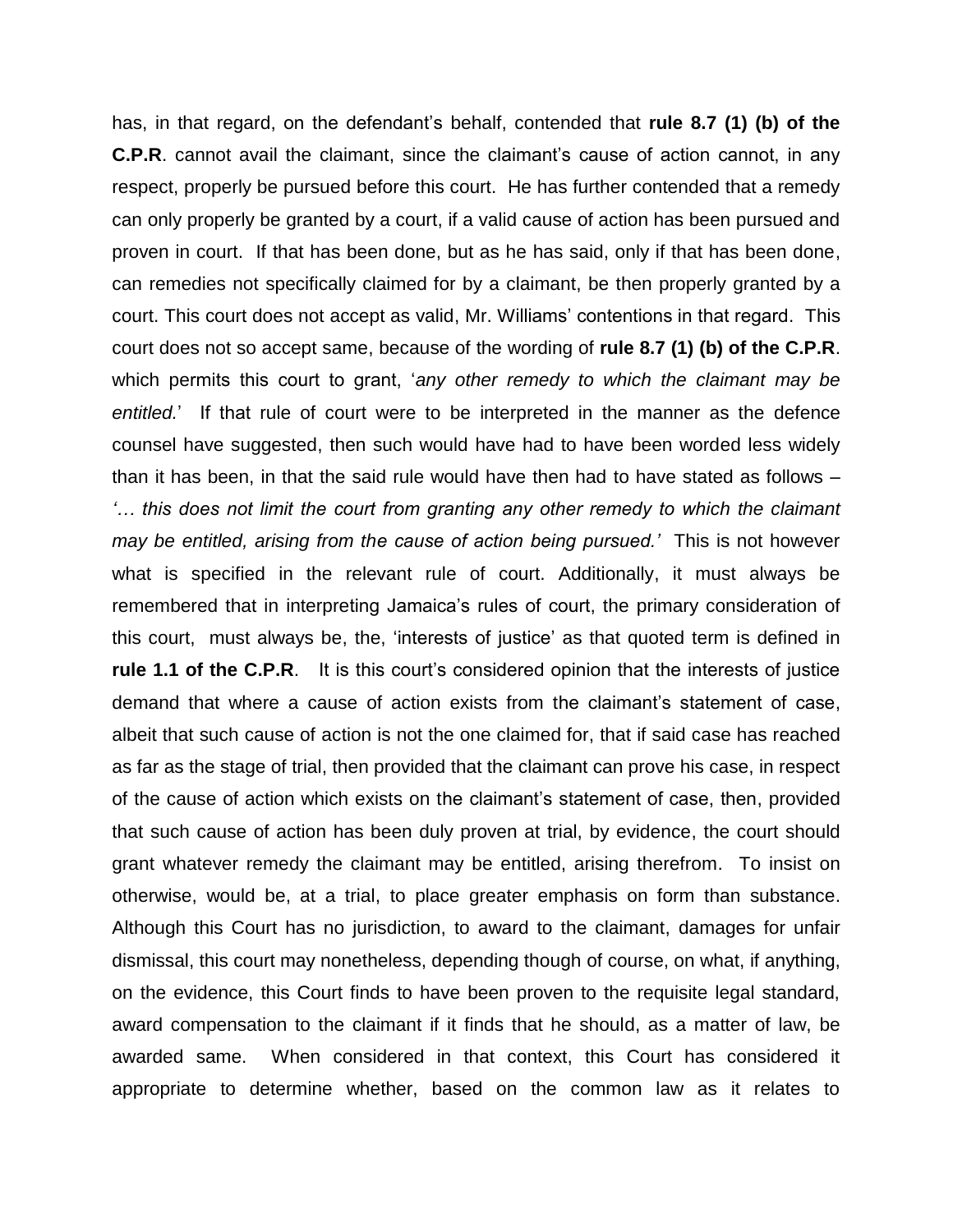compensation for wrongful dismissal, the claimant would be entitled to such relief, arising from the claimant's statement of case, and what, if anything, this Court finds to have been proven in respect thereof.

[3] As far as the alleged unfair dismissal is concerned, I wish to state just a few things for the record. These comments are of course, only made in passing and therefore cannot bind properly be considered as legally binding on any one or on any other Tribunal. The claimant, having been dismissed from his employment with the defendant in 2006, would not be entitled to invoke in his favour, the provisions of a statute which, as amended, was passed into law in 2010, in order to claim relief. This is because, the 2010 amendment to the **Labour Relations and Industrial Disputes Act**, has no retrospective effect whatsoever. In order for the same to have had retrospective effect, the amending statute would have had to have expressly so provided. The amending statute has not so done.

[4] The claimant no doubt feels aggrieved by the actions of the defendant in relation to the termination of his employment. His employment was terminated by means of notice pay of eight weeks, in lieu of actual notice having been given as regards the termination of his employee services with the defendant. That termination was stated in a letter addressed to Mr. Cameron and dated July 26, 2006, under the hand of the then managing director of the defendant, namely, Captain John Ulett, to have been done in accordance with section 7b (ii) of Mr. Cameron's contract of employment with the defendant. That contract of employment for 2006 was never in fact signed to by the claimant. Nonetheless, the claimant did accept, while giving evidence, that for the year 2006 his contract of employment from 2005, which he had signed, was, according to him, renewed. He also accepted, whilst giving evidence under cross examination, that clause 7 of his 2005 contract of employment, provided that the defendant could terminate his contract of employment, if he were found guilty of any serious misconduct or serious breach, or non - observance of any of the rules and regulations of security. He further accepted, also during cross examination, that his 2005 contract, also says that the contract may be terminated by the giving to him by the defendant of notice in writing as per government guidelines attached to the contract. And that in accordance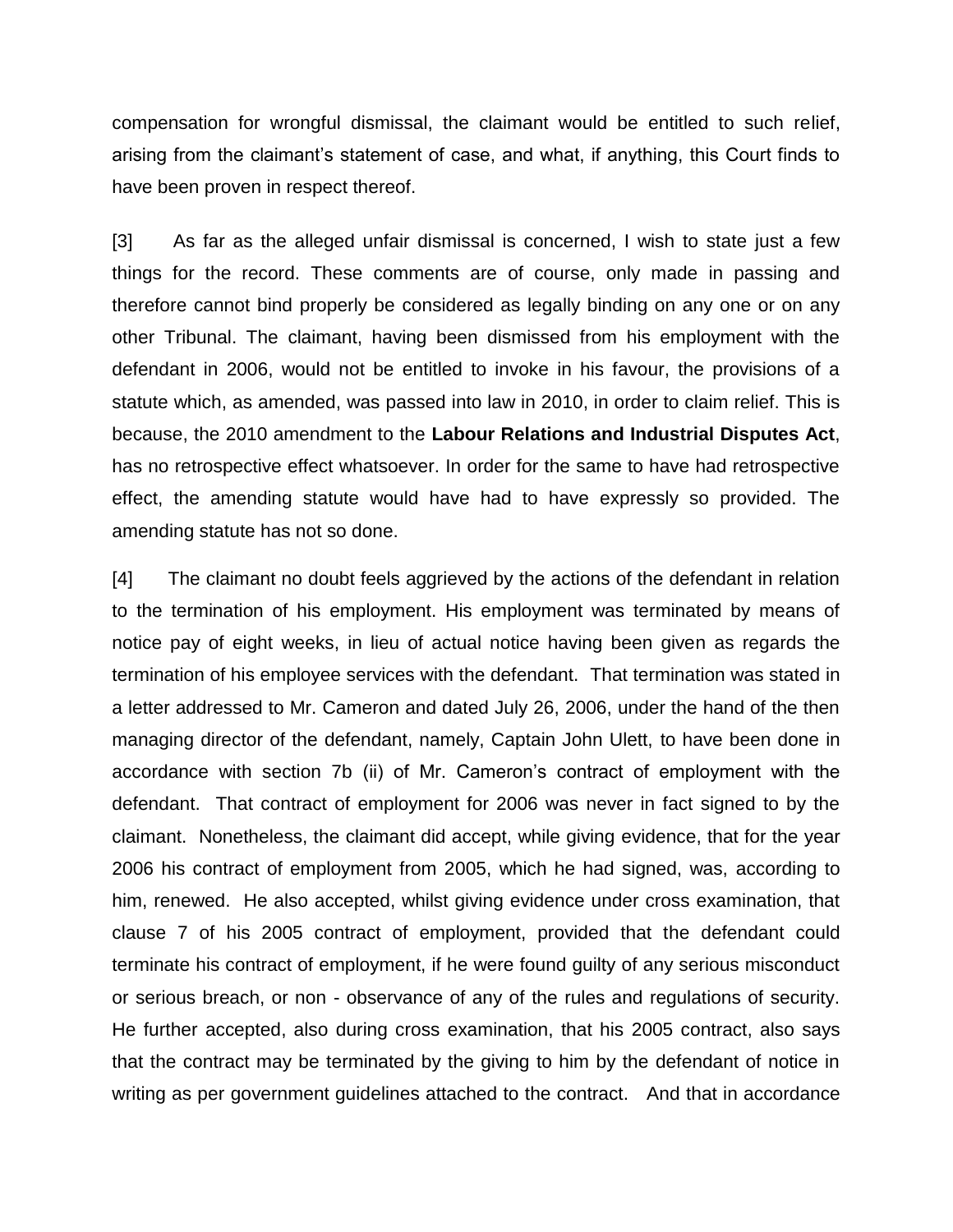therewith and bearing in mind that he had been working for between 15 and 19 years for the defendant, up until July 26, 2006, that he was to be given eight weeks notice for the termination of his contract of employment with the defendant. Clearly therefore, the claimant was employed under a contract of employment in 2006, with the defendant which would have once renewed, from as of January 1, 2006, contained the same terms as existed in the 2005 contract to which the claimant had expressly assented as he has truthfully , given evidence of.

[5] Clause 7b (ii) of the claimant's contract of employment with the defendant entitled the defendant to determine the agreement, or in other words, terminate its employment contract with the claimant, who, for the purposes of the agreement is described as 'THE CONTRACTOR,' if the contractor shall be guilty of any serious misconduct, or any serious breach, or any non-observance of any of the rules and regulations of security. It is clear from the evidence as presented to this Court on behalf of the defendant, that the defendant had, from some time before July 26, 2006, concluded that the claimant was guilty of such serious misconduct as referred to above. In that regard, the defendant's managing director, while giving evidence under cross examination, testified that essentially there were four allegations against the defendant and they were as follows:

- i) That the claimant was made aware of four tyres, being cargo, which were on the Kingston wharves facility, this being a customs area under the laws of Jamaica and having been made aware by an employee named Hunt, had been given four tyres, which is cargo – this being an illegal act, to receive cargo as an employee at the wharf, Mr Cameron did nothing about it, despite being aware of that security breach.
- ii) The second breach alleged against Mr Cameron was that he compounded the first breach, in that he requested and was given two tyres, which he was not authorized to receive and which Mr. Hunt was not authorized to give him .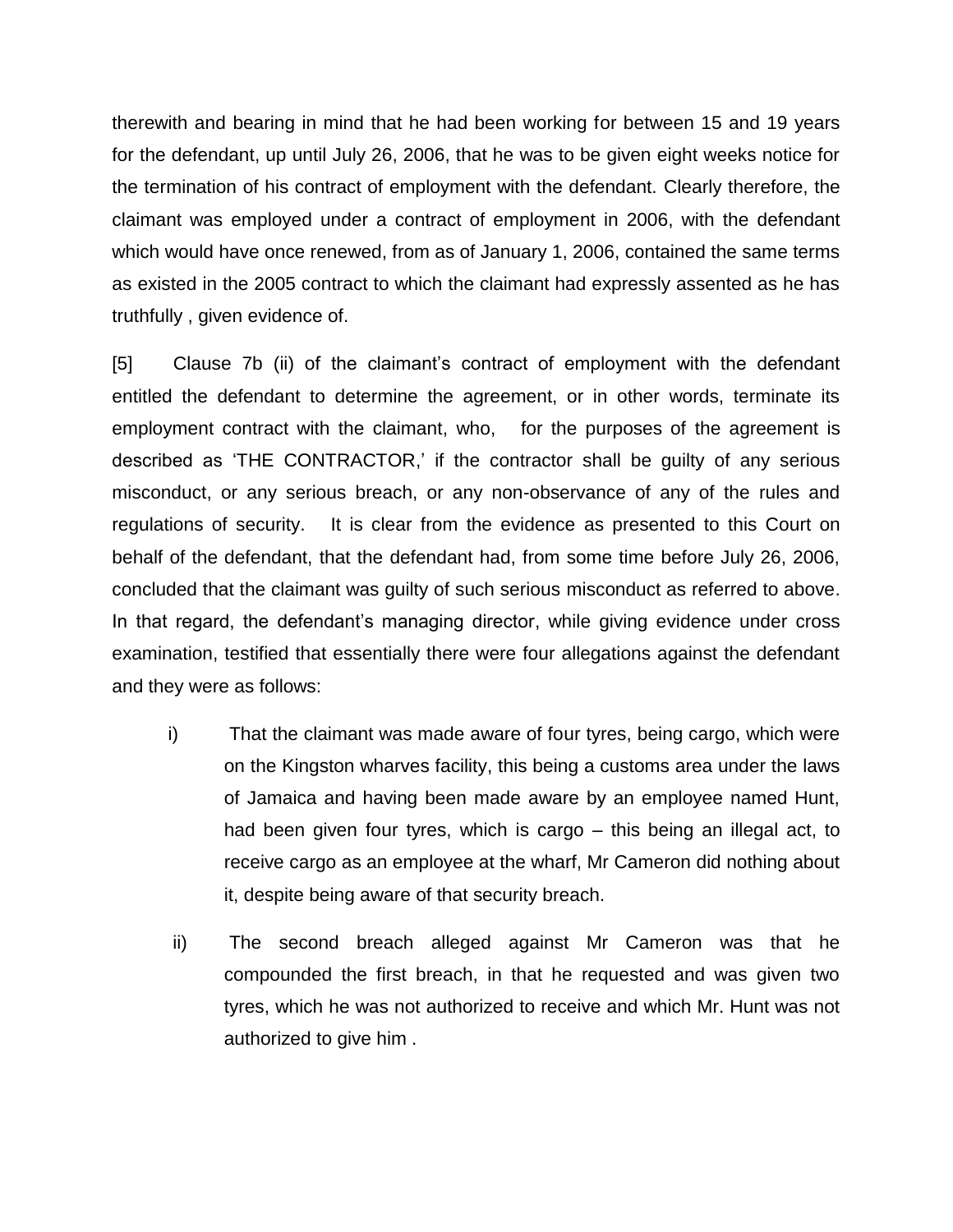- iii) The third, is that he, Mr Cameron, engaged in making arrangements to remove those tyres from the Kingston wharves; and
- iv) That Mr. Cameron engaged the services of other security officers to facilitate illegality number three. It is to be noted that no evidence has been led before this Court either through the defence's own witnesses, or even through cross examination of the claimant himself – he being the only witness called on his own behalf, as could, even on a balance of probabilities, serve to have proven that the claimant committed the alleged illegalities and breach of security rules and procedures as per numbers (iii) and (iv) of the allegations as set out above . There was however, evidence presented that this Court by Miss Charmaine Williams and indeed also, even by the claimant himself, while he was then undergoing cross – examination, which, if accepted by this Court, would serve to prove allegations numbers (i) and (ii) as set out above. As a matter of law however, it must be made clear, that even though it is the claimant who has brought this claim, nonetheless, insofar as a special defence has been raised by the defendant in its defence, that being that, in the alternative, the claimant was dismissed from his employment for sufficient cause, the burden of proof in respect of that special defence laid solely on the shoulders of the defendant. For other reasons which will be made clear in this judgment, a short while from now, whether the defendant has proven before this court, that the claimant committed such serious misconduct or not, is entirely irrelevant for the purpose of the legal issues to be addressed by this Court in respect of this claim. This is because the claimant had his employment services with the defendant terminated by means of notice pay, in lieu of notice, which was paid to him by the defendant, in accordance with the defendant's contract of employment with him.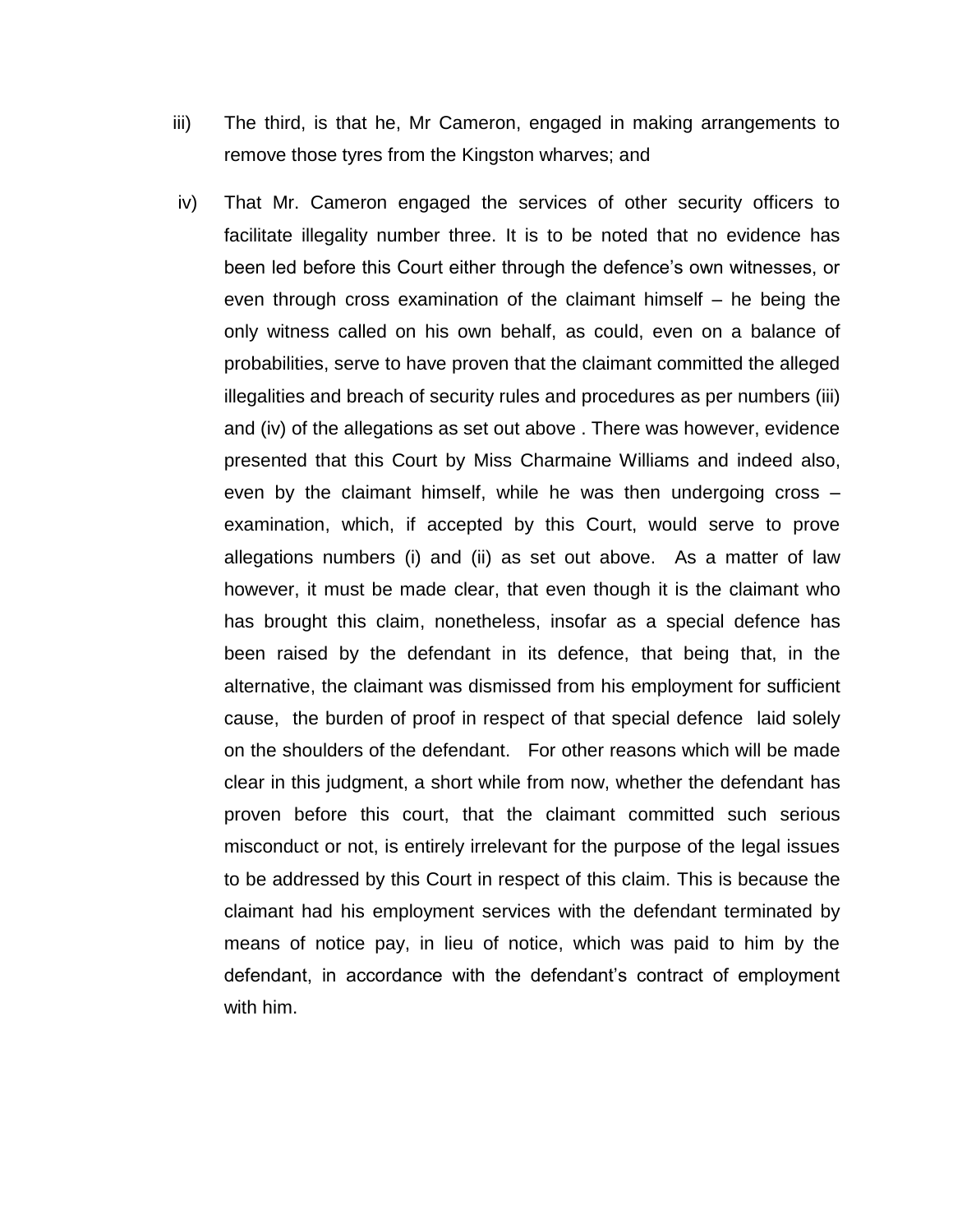[6] It does seem to this court though, that whilst the defendant, no doubt attempting in good faith, through its then managing director, namely, Captain John Ulett, to investigate the matter surrounding the allegations of serious security breaches and perhaps even breaches of the Laws of Jamaica, as made against the claimant, did so investigate, it is nonetheless, very clear, that prior to there having been any discussion with the claimant and either Mr. Ulett, or anyone else, on behalf of the defendant as regards any of the allegations made against the claimant by others, it had already been determined by the defendant's managing director and perhaps others, at least one of whom would be the defendant's then human resources manager, namely, Juliet Crawford, that the claimant was guilty as alleged, and therefore could not remain in the employ of the defendant, since, as a consequence thereof, the defendant had lost trust and confidence in the claimant. Life is strewn with numerous examples of situations in which persons fervently believe, based on all that they then know, that a particular situation is or is not so. Oftentimes , it is only after such persons have heard a different perspective on the issue which they then fervently believe as being either so, or not so, that their own perspective on that particular issue, will then, either change, or at least, cause them to question themselves as to their previously, fervently held beliefs. Thus for example, at one time in human history, it was believed by nearly everyone that the world was flat. The exploratory voyages of one Christopher Columbus in centuries past have now proven and indeed have proven ever since then, that that belief, although entirely understandable in the context in which it was then held by many of the most intelligent persons amongst which many were the best scientists of the time, is one which was entirely flawed. This underscores the importance of listening to someone who is accused of something, before judging him or her as being guilty of same. This is to be done not only, for the purpose of both being and appearing to be as fair as possible to the accused person, but also because, by listening to an accused person, before judging him or her to be guilty of something alleged against him or her, one may very well find and conclude that the person whom you thought may have been guilty, is not in fact guilty of anything whatsoever. This is why it is well known in law that to judge a person as guilty of, for instance, a crime, regardless of how heinous such crime may be, must inevitably, lead to a quashing of that judgment by the court once the matter is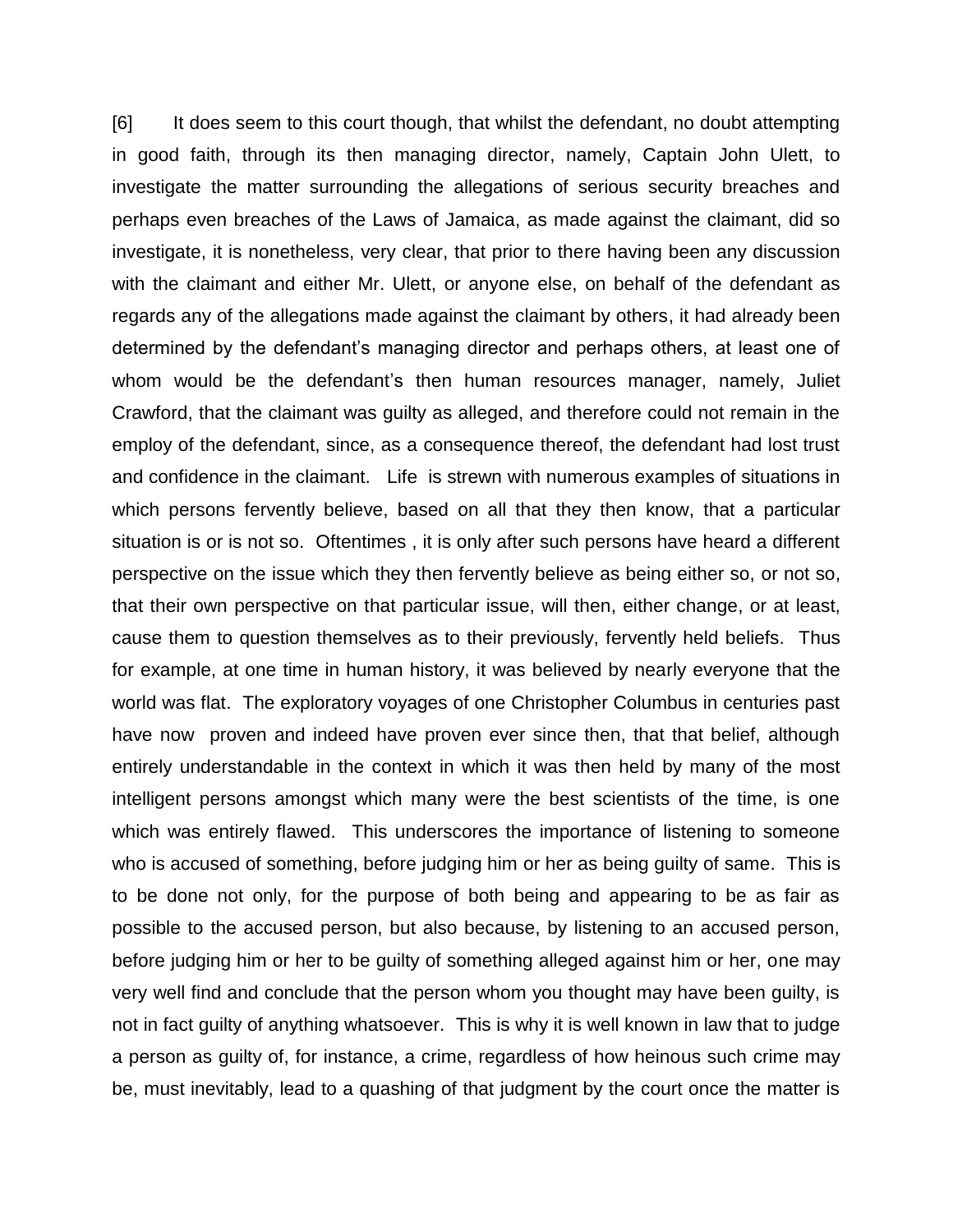brought for consideration, before another court at a later date. Inevitably, the adjudication or judgment on a matter prior to a fair hearing, could easily lead any court to conclude that such adjudication or judgment was fatally flawed from its onset, on the ground of bias. A fair hearing must necessitate giving the party against whom the allegations are made, a reasonable opportunity to respond to those allegations, including if necessary, the affording to him or her of the opportunity to consult perhaps with an attorney, or any other appropriate person and also, in most cases , to afford the person whose conduct is being impugned, sufficient time, within which to formulate an appropriate response. In most cases, where such a procedure is not followed, a court may very well conclude that the relevant employee's dismissal from employment was unfair, this even though the particular allegations against that employee, are such that they can and would likely easily be proven, perhaps even, beyond all doubt.

[7] As has been stated earlier on in this judgment however, a claim of unfair dismissal cannot be tried by this Court. For the purposes of the law as regards what constitutes wrongful dismissal, an alleged breach of a right to a fair hearing will be of no moment whatsoever, this because, parties must be free to contract with one another as also, subject to any contractually obligated compensation and/ or penalty which may arise therefrom, to terminate their contractual obligations with anyone. The law will never force parties to remain in contractual obligations to one another, if the parties do not freely choose to do so. This is why it was held by Jamaica's Court of Appeal, in: **Kaiser Bauxite Co. v Vincent Cadien** – [1983] 20 J.L.R. 168, that the concept of natural justice plays no role whatsoever in matters of private contractual relationships. This is also why, in claims for wrongful dismissal even if the claim is found to be proven, no award can be made for emotional distress or hurt feelings arising either from the manner of the dismissal, or from the dismissal having been wrongful. See: **Addis and Gramophone Co. Ltd.** (H.L.) – [1909] A.C. 489 , which was followed by Jamaica's Supreme Court, in the case: **Egerton Chang and National Housing Trust** – [1991] 28 J.L.R.495 .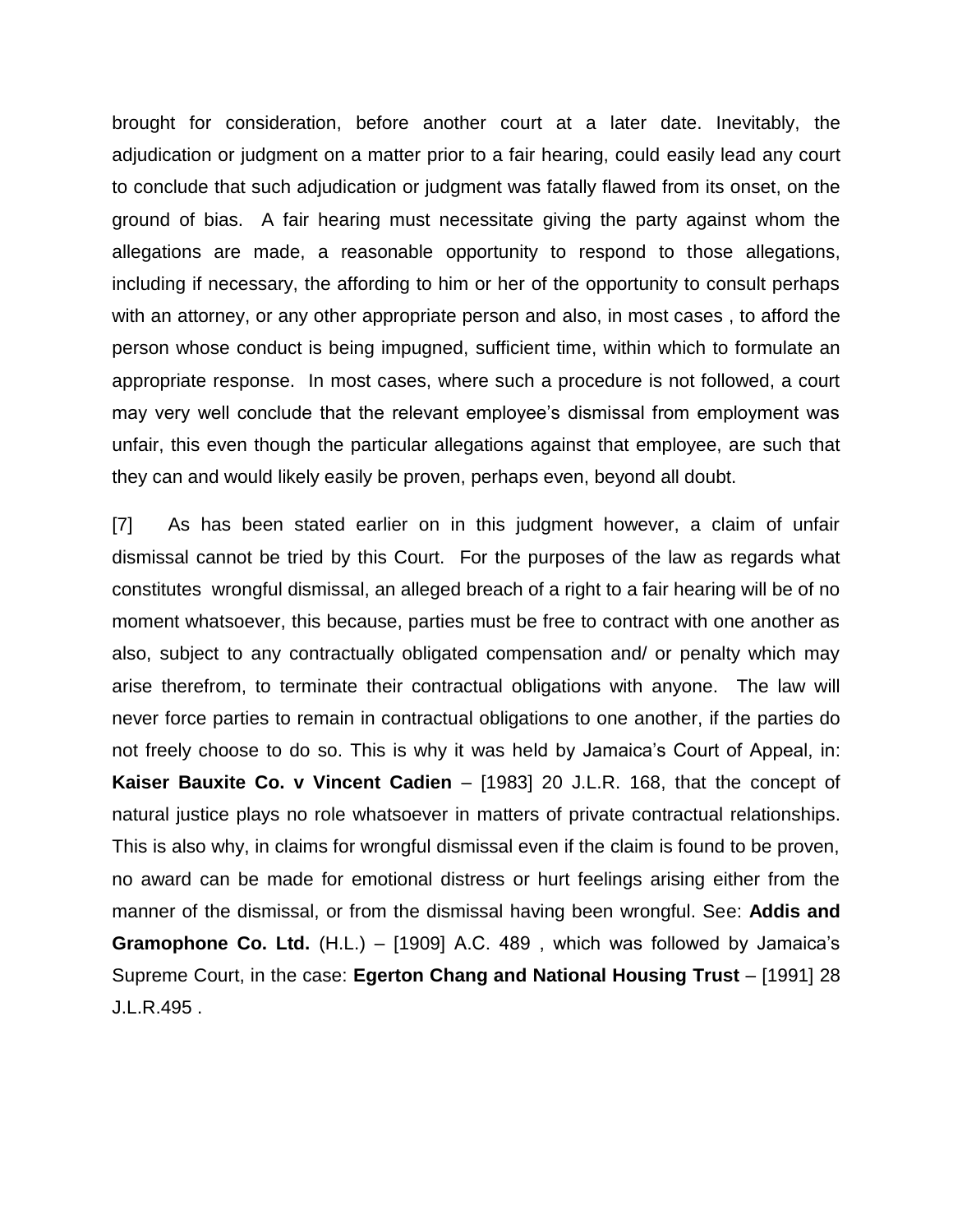[8] The Claimant's last signed contract with the defendant, which he said was renewed in 2006, is dated January 1, 2005. That contract was for a period of one year unless terminated in accordance with clause 7 thereof. If the claimant was wrongfully dismissed then, at best, he could recover no more than compensation for the five months and four days of services that were remaining, as at the date of his termination, these being for the months of July 27 - 30 and August to December 2006, in respect of the claimant's contract of services with the defendant. The claimant has, in this claim, sought to recover same. In addition, he had, originally sought, to recover compensation for sums due to him as vacation leave pay. That claim for vacation leave pay aspect of the claimant's larger claim though, has been settled and such was done prior to trial of this claim. In addition, the claimant is claiming the sum of over \$9 million which he contends, represents compensation for unfair dismissal for eight years which in his counsel's opening address to this court, was made known to this Court, as being the period during which it would be expected to take in order for the claimant to be able to find a comparable job. In addition the claimant claims for three months retirement. The sum of over \$9 million claimed, is thus, the compensation sought by the claimant, for eight years and three months' retirement. This Court has received no evidence from the claimant nor has it at all been set out anywhere in the claimant's statement of case, any information whatsoever, as to either his current age, or his age at the time of the termination of his employment with the defendant. Such information if available for this court to have used, would have been important for the purpose of determining, firstly, how long it would likely take for the claimant to obtain comparable fresh employment and equally importantly whether after another eight years post - July 2006, the claimant would have been able to have continued working, or would then be of retirement age. This Court has not been able to make either such determination solely from an assessment of the physical features and characteristics of the claimant. Additionally, no evidence has been led by the claimant and nowhere is it to be found in the claimant's statement of case, that it would likely take him eight years to obtain comparable new employment nor even that he has attempted, or intends to continue to attempt this assuming that he has begun to do so, to find such comparable new employment. The claimant has a duty to mitigate his losses. It seems clear to this Court, from the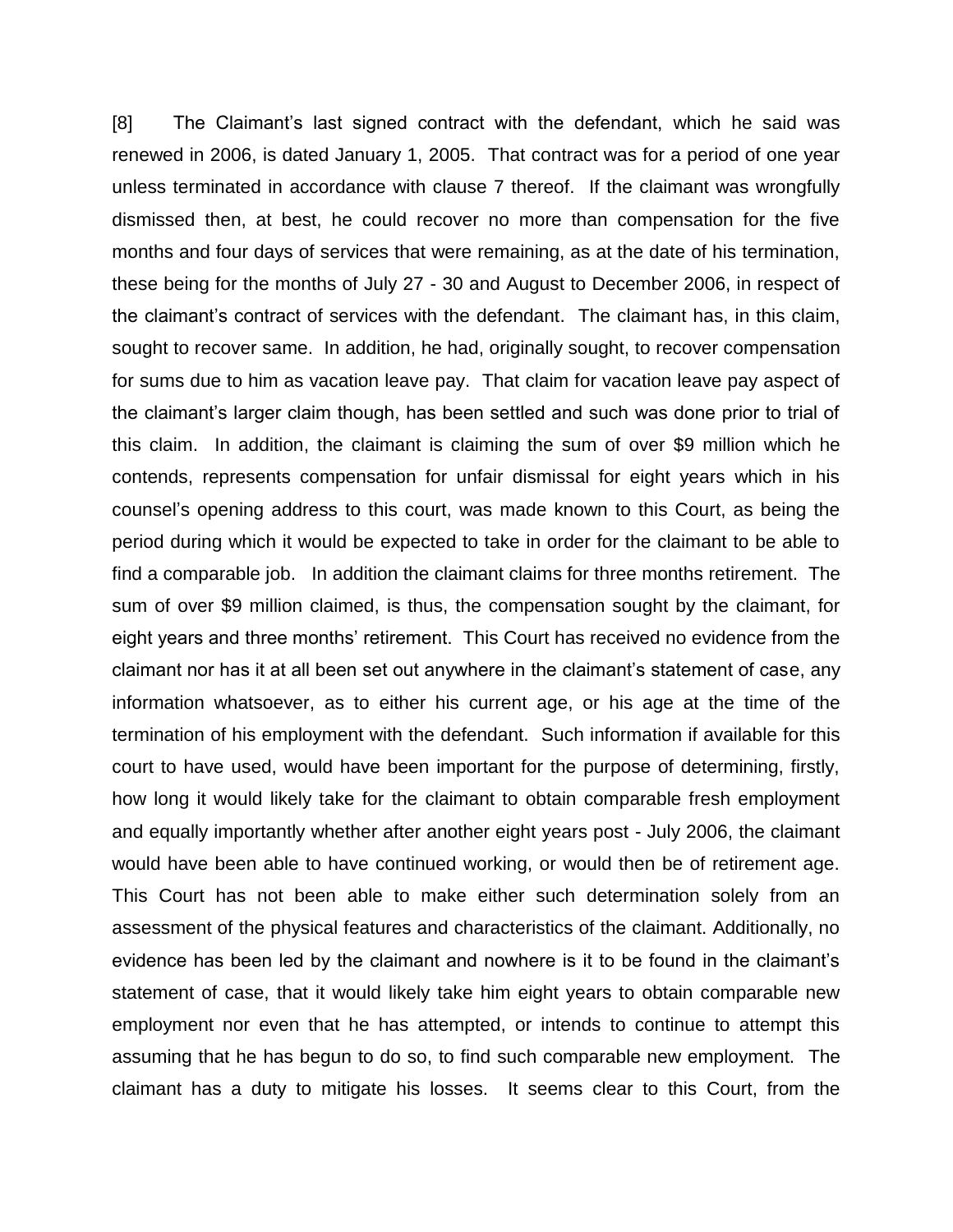evidence as presented before it, that the claimant has wholly failed, so to do. Quite rightly and understandably therefore, the claimant's attorney had, in his closing submission, informed this court that his client was no longer pursuing the aspect of the claim for damages of over \$ 9 million. In any event though, the claimant would only have been entitled to recover, as damages for wrongful dismissal, at maximum, the sum of money which he would have been entitled to have been paid by the defendant if his contract of employment with the defendant had remained in effect until the end of December 2006 when it would have terminated in accordance with the renewed agreement between the parties, for the year 2006. This is the maximum sum that the claimant could have recovered, in a claim for damages for wrongful dismissal and he could only have recovered same, if his contract of employment with the defendant, had expressly provided, that if his contract were to be terminated, he would have to be paid salary in lieu of notice for the remaining contract term before expiration of said contract, or alternatively, be given notice of termination, equivalent to the period of months and or years, remaining on his fixed term contract , this of course, provided that such period of notice is not less than the statutorily required period of notice as are applicable, by virtue of the provisions of **Section 3 of the Employment (Termination and Redundancy Payments) Act**. In the case at hand, the claimant was provided by the defendant, in accordance with the statutory requirements of the **Employment (Termination and Redundancy Payments) Act**, with the requisite notice pay in lieu of notice, this being notice pay of eight weeks, as paid in lieu of notice and calculated based on the claimant's number of years of service as an employee of the defendant. In the case at hand, the claimant was paid eight weeks pay in lieu of notice, by the defendant, this in accordance with the terms of his contract of employment in particular, clause 7.1( c) thereof.

[9] Whilst it is true that the letter of dismissal as provided by the defendant to the claimant on July 26, 2006, specified therein that the termination was being done in accordance with clause 7.1 (b) (ii) thereof, nonetheless, the defendant was entitled to terminate the claimant's employment services with it, without assigning any reason whatsoever, if it wished, provided that it gave to the claimant, the requisite notice, or alternatively, payment in lieu of notice. If no notice pay had been paid to the claimant in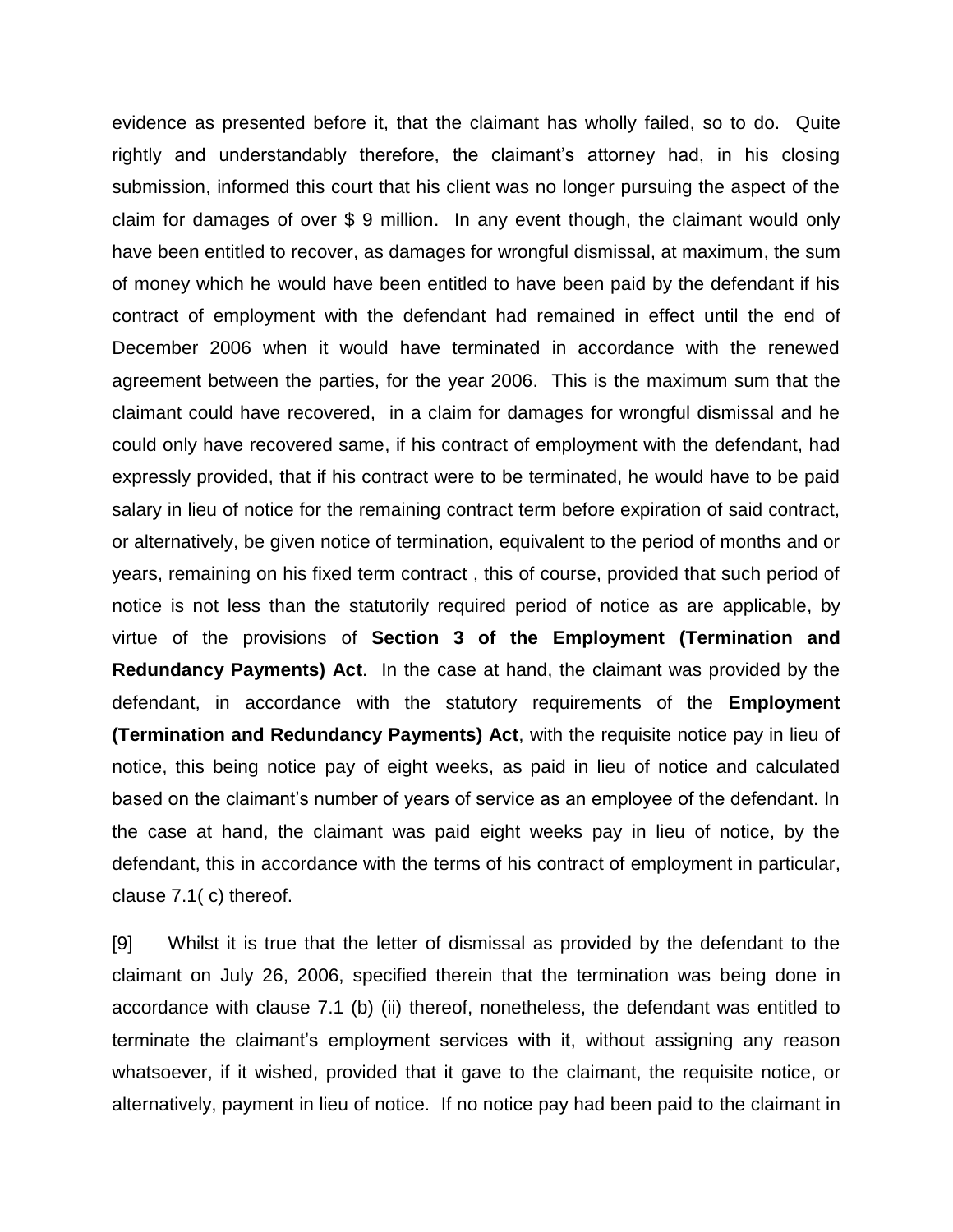lieu of notice, then the issue of wrongful dismissal could be properly said, in law, as having arisen. That however, is not the case here. The defendant having given notice pay to the claimant in lieu of notice, for the eight weeks period as required by law and also by their contract of employment with the claimant, certainly did not wrongfully dismiss the claimant. See in this regard, that which was stated by Rowe, J.A., as he then was, in: **Fuller v Revere Jamaica Alumina Ltd. –** [1980] 31 W.I.R. 304, at pp. 309 J – 310 J. This is equally why it was held by Jamaica's Court of Appeal when comprised of three other justices, in the case: **Cocoa Industry Board and Cocoa Farmers Development Co. Ltd. and F.D. Shaw v Burchell Melbourne** – [1993] 30 J.L.R. 242, that payment in lieu of notice, in accordance with the terms of a contract of employment constitutes cogent evidence, that the relevant dismissal was not to be considered in law as being one for cause. See, in that regard, the dicta, as expressed by Justice of Appeal Wolfe, at page 246 D, of the court's judgment in that case. In determining whether a person has been summarily dismissed, which is of course, a question of law, a court should always look at the substance and give pre-eminence to same, over form. In other words, although the termination letter which was provided to the claimant by the defendant in July of 2006, had suggested very clearly, that the claimant was being dismissed from his employment with the defendant, for cause, with such cause being that he had allegedly committed serious breaches of security procedures, nonetheless, the claimant clearly was not, in substance, so dismissed, because if he had been so dismissed, then no notice pay would have been required. Indeed no notice whatsoever would have been required, because when a person who is employed by another, engages in conduct which is of a wrongful and/or, of an egregious nature, such employee is considered as having, as matter of law, chosen to terminate his own contract of services with his then employer. If such conduct is taken by the employer as having constituted a renunciation of the employee's employment contract with his employer, then his employer is entitled to treat with the same and dismiss the employee without notice. Such would not then be considered by a court as constituting a breach of contract by the employer, because, by the time when the dismissal of the employee without notice, thereafter takes place, the employee is viewed, in law, as having earlier renounced his contract of employment. This is why it will be for the Court